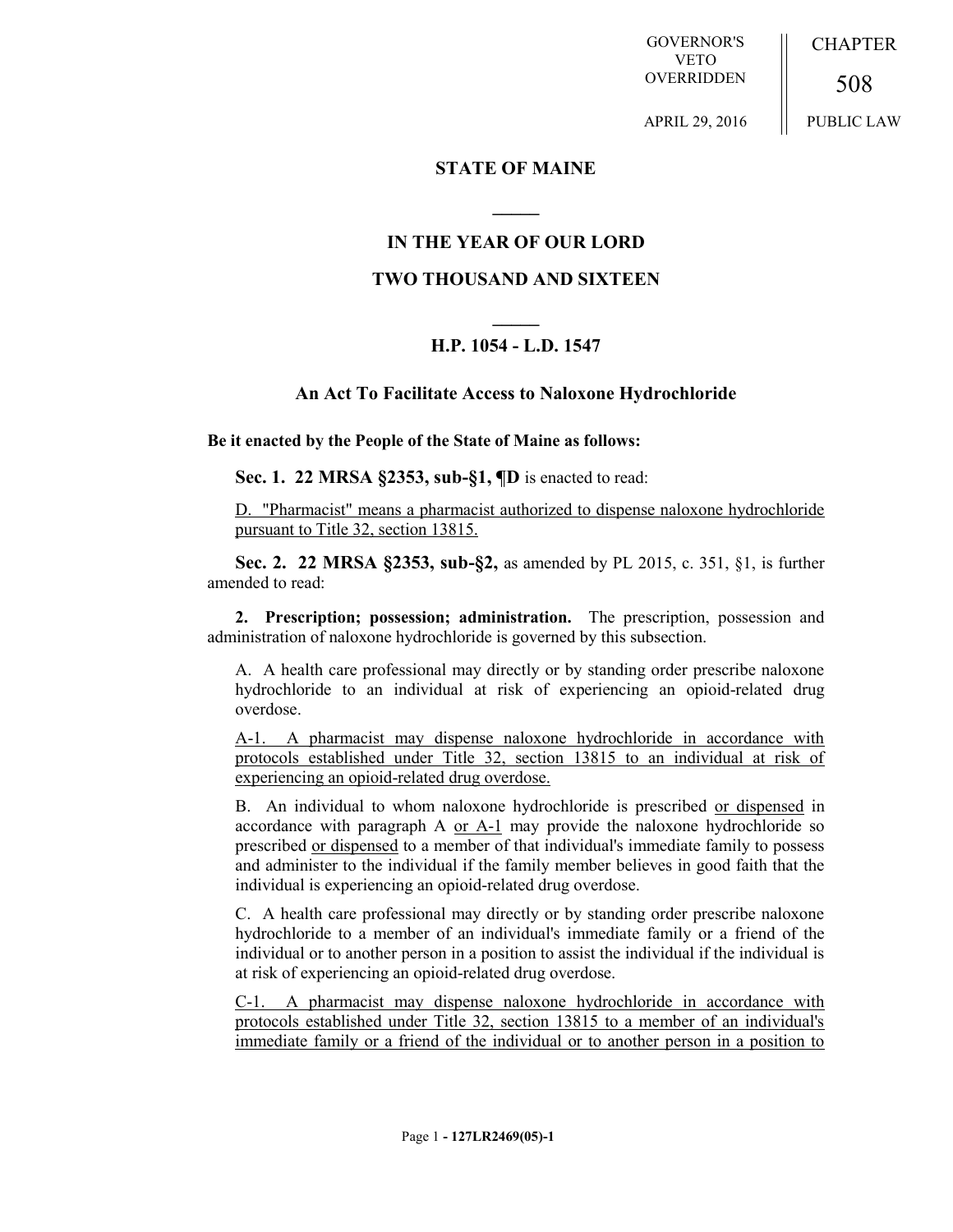assist the individual if the individual is at risk of experiencing an opioid-related drug overdose.

D. If a member of an individual's immediate family, friend of the individual or other person is prescribed or provided naloxone hydrochloride in accordance with paragraph C or C-1, that family member, friend or other person may administer the naloxone hydrochloride to the individual if the family member, friend or other person believes in good faith that the individual is experiencing an opioid-related drug overdose.

Nothing in this subsection affects the provisions of law relating to maintaining the confidentiality of medical records.

**Sec. 3. 22 MRSA §2353, sub-§3,** as enacted by PL 2013, c. 579, §1, is amended to read:

**3. Authorized administration of naloxone hydrochloride by law enforcement officers and municipal firefighters.** A law enforcement agency as defined in Title 25, section 3701, subsection 1 or a municipal fire department as defined in Title 30-A, section 3151, subsection 1 is authorized to obtain a supply of naloxone hydrochloride to be administered in accordance with this subsection. A law enforcement officer as defined in Title 17-A, section 2, subsection 17, in accordance with policies adopted by the law enforcement agency, and a municipal firefighter as defined in Title 30-A, section 3151, subsection 2, in accordance with policies adopted by the municipality, may administer intranasal naloxone hydrochloride as clinically indicated if the officer or firefighter has received medical training in accordance with protocols adopted by the Medical Direction and Practices Board established in Title 32, section 83, subsection 16-B. The Medical Direction and Practices Board shall establish medical training protocols for law enforcement officers and municipal firefighters pursuant to this subsection.

**Sec. 4. 22 MRSA §2353, sub-§5** is enacted to read:

**5. Immunity.** The following provisions provide immunity for actions taken in accordance with this section.

A. A health care professional or a pharmacist, acting in good faith and with reasonable care, is immune from criminal and civil liability and is not subject to professional disciplinary action for storing, dispensing or prescribing naloxone hydrochloride in accordance with this section or for any outcome resulting from such actions.

B. A person, acting in good faith and with reasonable care, is immune from criminal and civil liability and is not subject to professional disciplinary action for possessing or providing to another person naloxone hydrochloride in accordance with this section or for administering naloxone hydrochloride in accordance with this section to an individual whom the person believes in good faith is experiencing an opioidrelated drug overdose or for any outcome resulting from such actions.

**Sec. 5. 32 MRSA c. 117, sub-c. 11-A** is enacted to read: